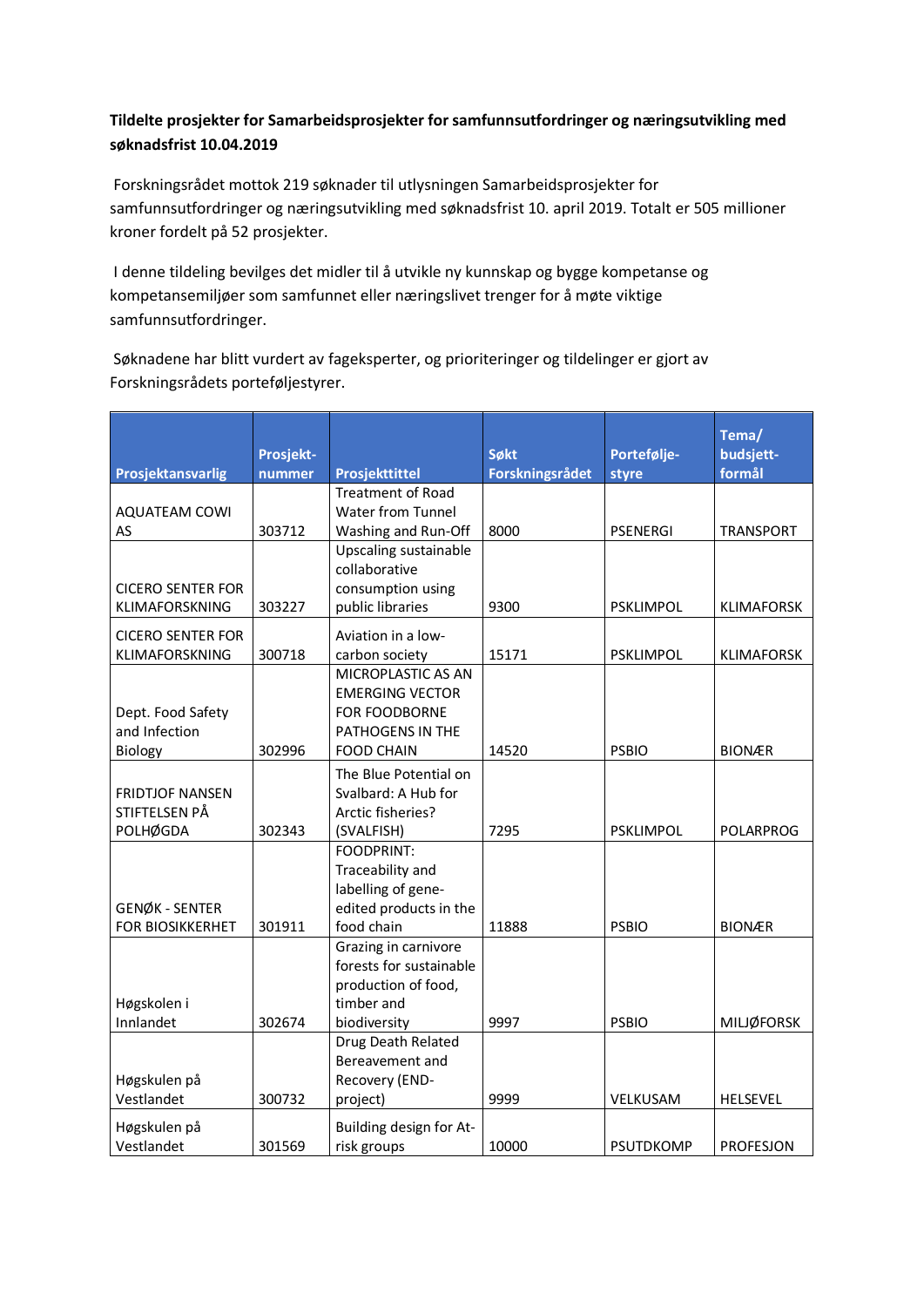|                                    |        | Mass balance and                     |       |                  |                   |
|------------------------------------|--------|--------------------------------------|-------|------------------|-------------------|
|                                    |        | energy optimisation in               |       |                  |                   |
|                                    |        | recirculating                        |       |                  |                   |
|                                    |        | aquaculture systems                  |       |                  |                   |
|                                    |        | (RAS), with special                  |       |                  |                   |
|                                    |        | focus on diurnal                     |       |                  |                   |
| Høgskulen på                       |        | variations in water                  |       |                  |                   |
| Vestlandet                         | 301828 | quality                              | 9994  | <b>PSUTDKOMP</b> | <b>PROFESJON</b>  |
|                                    |        | Natural and societal                 |       |                  |                   |
|                                    |        | consequences of<br>climate-forced    |       |                  |                   |
|                                    |        |                                      |       |                  |                   |
|                                    |        | changes of<br>Jostedalsbreen Ice     |       |                  |                   |
| HØGSKULEN PÅ                       |        |                                      | 17045 |                  |                   |
| VESTLANDET                         | 302458 | Cap                                  |       | <b>PSKLIMPOL</b> | <b>KLIMAFORSK</b> |
|                                    |        | Accounting for                       |       |                  |                   |
|                                    |        | forecast uncertainties               |       |                  |                   |
|                                    |        | in communicating sea                 |       |                  |                   |
|                                    |        | ice and weather                      |       |                  |                   |
| <b>METEOROLOGISK</b>               |        | information in the                   |       |                  |                   |
| <b>INSTITUTT</b>                   | 301450 | Arctic                               | 9999  | <b>PSKLIMPOL</b> | <b>POLARPROG</b>  |
|                                    |        | Constraints to                       |       |                  |                   |
| NIBIO - NORSK                      |        | degradation of                       |       |                  |                   |
| <b>INSTITUTT FOR</b>               |        | biodegradable plastics               |       |                  |                   |
| <b>BIOØKONOMI</b>                  | 303560 | in terrestrial systems               | 5910  | <b>PSBIO</b>     | <b>MILJØFORSK</b> |
|                                    |        | Forest fertilization                 |       |                  |                   |
|                                    |        | using nutrient-                      |       |                  |                   |
| NIBIO - NORSK                      |        | enriched biochar for                 |       |                  |                   |
| <b>INSTITUTT FOR</b>               |        | climate change                       |       |                  |                   |
| <b>BIOØKONOMI</b>                  | 302158 | mitigation effects                   | 7250  | <b>PSBIO</b>     | <b>BIONÆR</b>     |
|                                    |        | Maximizing the                       |       |                  |                   |
|                                    |        | <b>Resilience and Carbon</b>         |       |                  |                   |
| NIBIO - NORSK                      |        | Sequestration in                     |       |                  |                   |
| <b>INSTITUTT FOR</b>               |        | Managed Norway                       |       |                  |                   |
| <b>BIOØKONOMI</b>                  | 301745 | <b>Spruce Forests</b>                | 8075  | <b>PSBIO</b>     | <b>BIONÆR</b>     |
|                                    |        | Plastic Cycle                        |       |                  |                   |
|                                    |        | (PLASTCYC);                          |       |                  |                   |
|                                    |        | <b>Optimizing Resource</b>           |       |                  |                   |
|                                    |        | Efficiency while                     |       |                  |                   |
| NILU - STIFTELSEN                  |        | Minimizing Recycling<br>of Hazardous |       |                  |                   |
| <b>NORSK INSTITUTT</b>             |        | Chemicals in a Circular              |       |                  |                   |
| <b>FOR</b><br><b>LUFTFORSKNING</b> | 303182 |                                      | 6998  | <b>PSBIO</b>     | <b>MILJØFORSK</b> |
|                                    |        | Economy                              |       |                  |                   |
|                                    |        | AutonoWeather:                       |       |                  |                   |
|                                    |        | Enabling autonomous                  |       |                  |                   |
|                                    |        | driving in winter                    |       |                  |                   |
|                                    |        | conditions through                   |       |                  |                   |
|                                    |        | optimized road<br>weather            |       |                  |                   |
|                                    |        |                                      |       |                  |                   |
| <b>NORCE</b>                       | 301575 | interpretation and<br>forecast       | 8000  | <b>PSENERGI</b>  | <b>TRANSPORT</b>  |
|                                    |        | Transformative                       |       |                  |                   |
|                                    |        | capablilities of the                 |       |                  |                   |
|                                    |        | accounting                           |       |                  |                   |
|                                    |        | profession: Study of                 |       |                  |                   |
| Nord universitet                   | 301717 | Norwegian small and                  | 9640  | PSUTDKOMP        | PROFESJON         |
|                                    |        |                                      |       |                  |                   |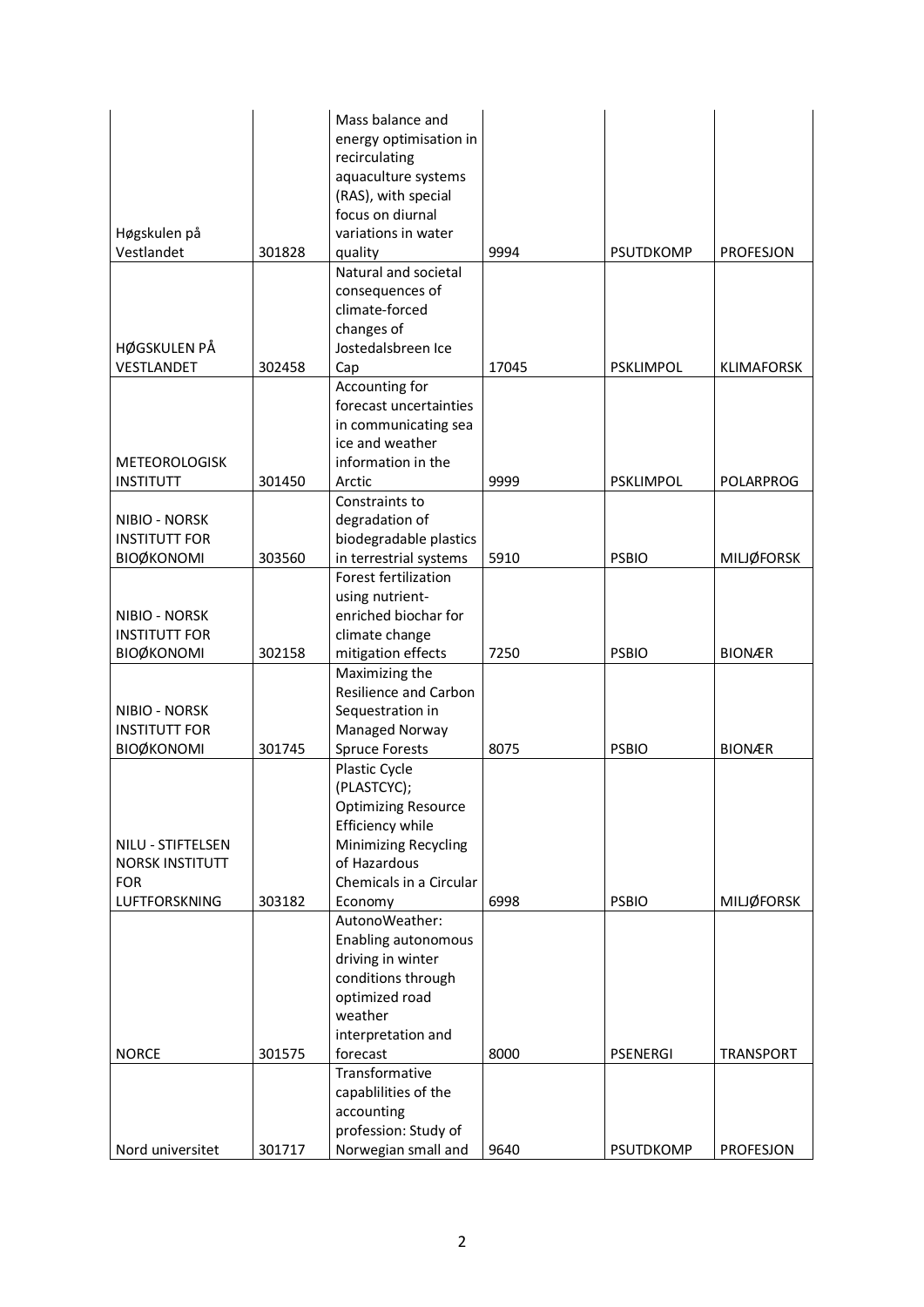|                                                                        |        | medium accounting<br>practices (TRANSACT)                                                                                               |       |                  |                   |
|------------------------------------------------------------------------|--------|-----------------------------------------------------------------------------------------------------------------------------------------|-------|------------------|-------------------|
|                                                                        |        |                                                                                                                                         |       |                  |                   |
| NORD UNIVERSITET                                                       | 303031 | UrbanMine:<br>Institutionalisation<br>processes in times of<br>circular green<br>transitions                                            | 10000 | <b>PSBIO</b>     | <b>MILJØFORSK</b> |
|                                                                        |        | Sustainable Tourism                                                                                                                     |       |                  |                   |
| NORDLANDS-<br><b>FORSKNING AS</b>                                      | 302914 | in Svalbard: A<br><b>Balancing Act</b>                                                                                                  | 9984  | <b>PSKLIMPOL</b> | <b>POLARPROG</b>  |
| NORDLANDS-<br><b>FORSKNING AS</b>                                      | 303146 | Sustainable Rural<br>Environments:<br>Practicing, Managing,<br>and Performing the<br><b>Gendered Outfields</b>                          | 9011  | <b>PSBIO</b>     | <b>MILJØFORSK</b> |
| NORDLANDS-<br><b>FORSKNING AS</b>                                      | 302389 | Field of goals: Co-<br>production and<br>implementation of<br>the Sustainable<br>Development Goals in<br>regional and local<br>planning | 8027  | PSDEMOKRAT       | <b>DEMOS</b>      |
|                                                                        |        | Towards sustainable                                                                                                                     |       |                  |                   |
| <b>NORGES TEKNISK-</b><br>NATURVITEN-<br>SKAPELIGE                     |        | meat-use in<br>Norwegian food<br>practices for climate                                                                                  |       |                  |                   |
| UNIVERSITET NTNU                                                       | 303698 | mitigaiton<br>Nature In Your Face -                                                                                                     | 14779 | <b>PSKLIMPOL</b> | <b>KLIMAFORSK</b> |
| <b>NORGES TEKNISK-</b><br>NATURVITEN-<br><b>SKAPELIGE</b>              |        | Disruptive Climate<br>Change<br>Communication to<br><b>Trigger Societal</b>                                                             |       |                  |                   |
| UNIVERSITET NTNU<br><b>NORGES TEKNISK-</b>                             | 302111 | Transitions                                                                                                                             | 13040 | <b>PSKLIMPOL</b> | <b>KLIMAFORSK</b> |
| NATURVITEN-<br>SKAPELIGE<br>UNIVERSITET NTNU                           | 301402 | Reasoning and<br>proving in primary<br>education                                                                                        | 9773  | <b>PSUTDKOMP</b> | <b>FINNUT</b>     |
| <b>NORGES TEKNISK-</b><br>NATURVITEN-<br>SKAPELIGE<br>UNIVERSITET NTNU | 302774 | Critical Thinking in<br>Sustainability<br>Education                                                                                     | 10000 | <b>PSUTDKOMP</b> | <b>FINNUT</b>     |
| <b>NORGES</b><br>VASSDRAGS-OG<br>ENERGIDIREKTORAT                      |        | Climate adjusted<br>design values for<br>extreme precipitation                                                                          |       |                  |                   |
| (NVE)                                                                  | 302457 | and flooding                                                                                                                            | 10194 | <b>PSKLIMPOL</b> | <b>KLIMAFORSK</b> |
| Norwegian Institute<br>of Bioeconomy                                   |        | Increased valorisation<br>of domestic timber by<br>a novel wood                                                                         |       |                  |                   |
| Research                                                               | 302072 | modification system<br>Pathways to the                                                                                                  | 6175  | <b>PSBIO</b>     | <b>BIONÆR</b>     |
| <b>NTNU</b>                                                            | 303710 | World of Work for<br>Student with                                                                                                       | 9999  | VELKUSAM         | HELSEVEL          |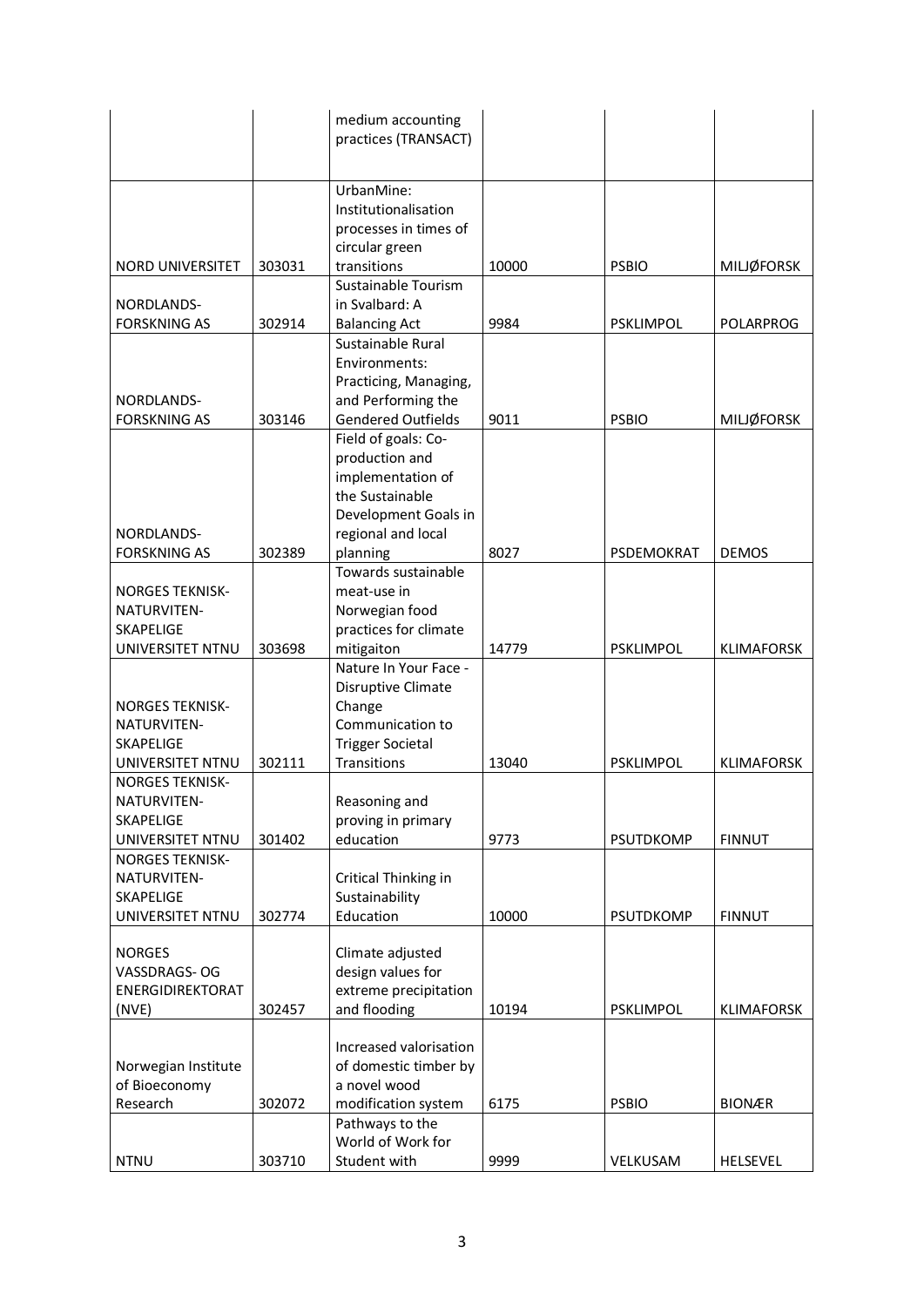|                                |        | Disabilities in Higher<br>Education                                                                                        |       |                  |                   |
|--------------------------------|--------|----------------------------------------------------------------------------------------------------------------------------|-------|------------------|-------------------|
|                                |        | Rock anchoring for<br>stabilization of<br>infrastructures with<br>focus on the arching<br>effect and rock-grout            |       |                  |                   |
| <b>NTNU</b>                    | 303448 | bond                                                                                                                       | 10000 | <b>PSUTDKOMP</b> | PROFESJON         |
| NTNU Gjøvik                    | 300989 | Multiparameter<br><b>Active Antenna</b><br>Sensor                                                                          | 9863  | PSUTDKOMP        | PROFESJON         |
| OsloMet<br>Storbyuniversitetet | 303080 | LASTING: Sustainable<br>prosperity through<br>product durability                                                           | 10168 | <b>PSBIO</b>     | <b>MILJØFORSK</b> |
| OsloMet                        |        | Democracy, Equality,<br>Learning and<br>Mobilisation for                                                                   |       |                  |                   |
| Storbyuniversitetet            | 302981 | <b>Future Citizens</b>                                                                                                     | 10000 | PSUTDKOMP        | <b>FINNUT</b>     |
| OsloMet<br>Storbyuniversitetet | 301598 | Literacies for Health<br>and Life Skills                                                                                   | 10000 | <b>PSUTDKOMP</b> | <b>FINNUT</b>     |
| OsloMet<br>Storbyuniversitetet | 302608 | The Social Sustainable<br>City - the Role of<br><b>Strategic Planning for</b><br>Local Housing<br>Markets<br>Heterogeneity | 9954  | PSDEMOKRAT       | <b>DEMOS</b>      |
|                                |        | Improving trust-based                                                                                                      |       |                  |                   |
| OsloMet<br>Storbyuniversitetet | 302053 | management in<br>Nordic urban<br>governance and<br>management                                                              | 10000 | <b>PSUTDKOMP</b> | PROFESJON         |
|                                |        | Governing transitions<br>in the Norwegian<br>outfields: Between<br>agrarian traditions,<br>modern consumption<br>and green |       |                  |                   |
| <b>RURALIS</b>                 | 303303 | industrialisation                                                                                                          | 9985  | <b>PSBIO</b>     | <b>MILJØFORSK</b> |
|                                |        | Reuse of building                                                                                                          |       |                  |                   |
| SINTEF AS                      | 302754 | materials - a user<br>perspective                                                                                          | 10145 | <b>PSBIO</b>     | <b>MILJØFORSK</b> |
|                                |        | Pathways to<br>sustainable post-<br>consumer plastics in                                                                   |       |                  |                   |
| SINTEF AS                      | 302455 | aquaculture                                                                                                                | 10000 | <b>PSBIO</b>     | <b>MILJØFORSK</b> |
|                                |        | Technology for<br>advanced positioning<br>within the transport                                                             |       |                  |                   |
| SINTEF AS                      | 300779 | system                                                                                                                     | 7000  | <b>PSENERGI</b>  | <b>TRANSPORT</b>  |
|                                |        | Understanding                                                                                                              |       |                  |                   |
|                                |        | transport properties                                                                                                       |       |                  |                   |
| SINTEF AS                      | 303094 | of e-commerce.                                                                                                             | 4500  | <b>PSENERGI</b>  | TRANSPORT         |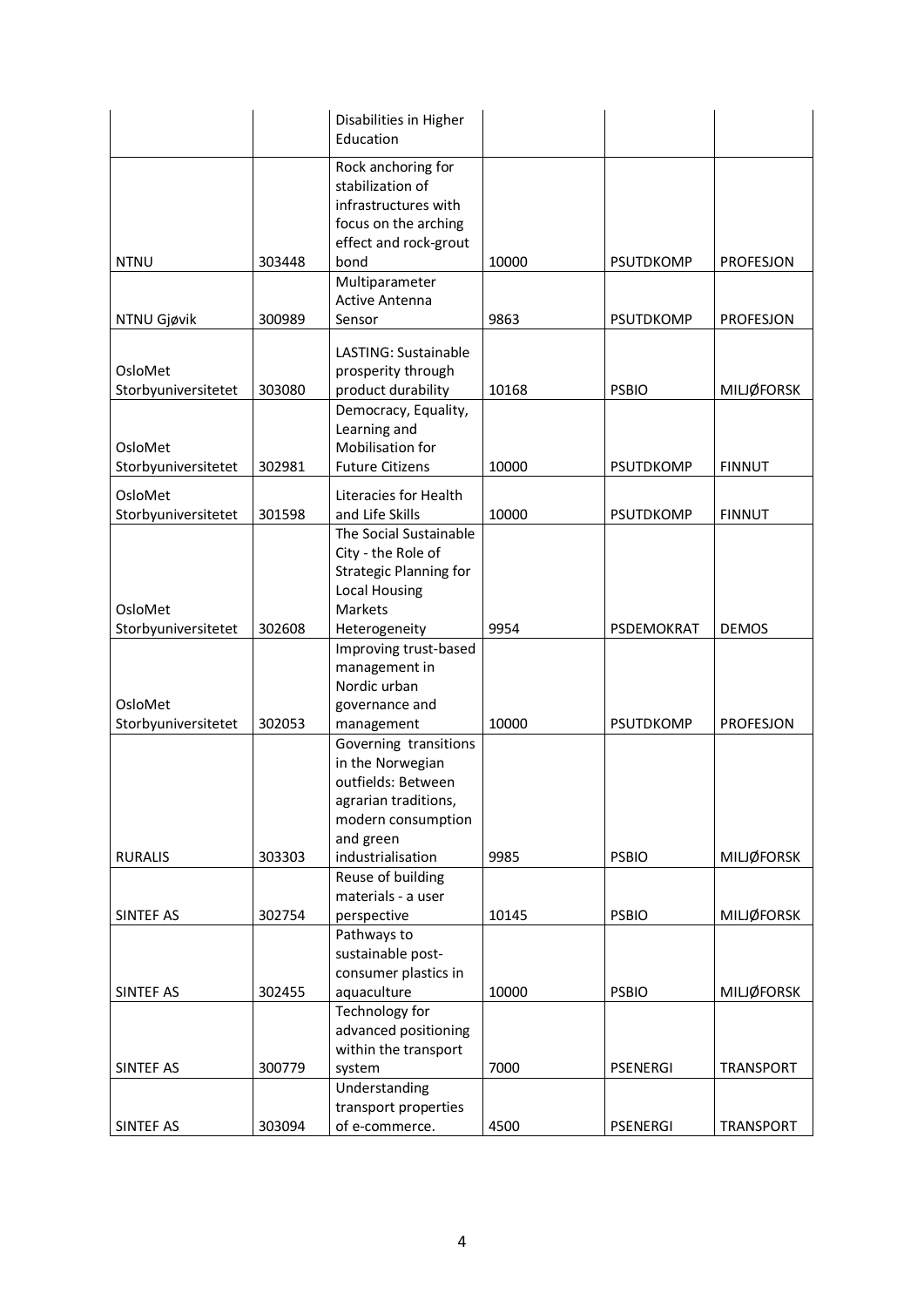|                          |        | Formation of small        |       |                  |                   |
|--------------------------|--------|---------------------------|-------|------------------|-------------------|
|                          |        | plastic particles in the  |       |                  |                   |
|                          |        | environment and           |       |                  |                   |
|                          |        | their bioavailability,    |       |                  |                   |
|                          |        | accumulation and          |       |                  |                   |
|                          |        | impacts on aquatic        |       |                  |                   |
| SINTEF OCEAN AS          | 301157 | species                   | 10000 | <b>PSBIO</b>     | <b>MILJØFORSK</b> |
|                          |        | SLUDGEFFECT: Life         |       |                  |                   |
|                          |        | cycle effects from        |       |                  |                   |
|                          |        | removing hazardous        |       |                  |                   |
| <b>STIFTELSEN NORGES</b> |        | substances in sludge      |       |                  |                   |
| <b>GEOTEKNISKE</b>       |        | and plastic through       |       |                  |                   |
| <b>INSTITUTT</b>         | 302371 | thermal treatment         | 10029 | <b>PSBIO</b>     | <b>MILJØFORSK</b> |
|                          |        | Functional responses      |       |                  |                   |
|                          |        | of forest soil biota to   |       |                  |                   |
|                          |        | climate change and        |       |                  |                   |
|                          |        | biochar: ecosystem        |       |                  |                   |
| <b>STIFTELSEN NORSK</b>  |        | carbon budget, soil       |       |                  |                   |
| <b>INSTITUTT FOR</b>     |        | condition and             |       |                  |                   |
| NATURFORSKNING           |        | management                |       |                  |                   |
| <b>NINA</b>              | 303006 | implications              | 14934 | <b>PSKLIMPOL</b> | <b>KLIMAFORSK</b> |
| STIFTELSEN RURALIS       |        | <b>CLIMPLEMENT - How</b>  |       |                  |                   |
| <b>INSTITUTT FOR</b>     |        | farmers and               |       |                  |                   |
| <b>RURAL-OG</b>          |        | agricultural actors can   |       |                  |                   |
| REGIONAL-                |        | implement effective       |       |                  |                   |
| <b>FORSKNING</b>         | 301702 | climate solutions         | 9844  | <b>PSKLIMPOL</b> | <b>KLIMAFORSK</b> |
| <b>TRANSPORTØKONO</b>    |        |                           |       |                  |                   |
| <b>MISK INSTITUTT</b>    |        | <b>PATHWAYS: Towards</b>  |       |                  |                   |
| Stiftelsen Norsk         |        | reduced climate           |       |                  |                   |
| senter for               |        | footprints in everyday    |       |                  |                   |
| samferdsels-             |        | and long-distance         |       |                  |                   |
| forskning                | 303589 | leisure mobilities        | 9500  | <b>PSKLIMPOL</b> | <b>KLIMAFORSK</b> |
| TRANSPORTØKONO           |        |                           |       |                  |                   |
| <b>MISK INSTITUTT</b>    |        |                           |       |                  |                   |
| Stiftelsen Norsk         |        |                           |       |                  |                   |
| senter for               |        | Making people walk        |       |                  |                   |
| samferdsels-             |        | more in small             |       |                  |                   |
| forskning                | 301992 | Norwegian cities          | 7000  | <b>PSENERGI</b>  | <b>TRANSPORT</b>  |
| TRANSPORTØKONO           |        |                           |       |                  |                   |
| <b>MISK INSTITUTT</b>    |        |                           |       |                  |                   |
| Stiftelsen Norsk         |        | <b>CARNUDGE: The</b>      |       |                  |                   |
| senter for               |        | impact of parking         |       |                  |                   |
| samferdsels-             |        | policies and nudging      |       |                  |                   |
| forskning                | 300625 | on carsharing             | 8000  | <b>PSENERGI</b>  | <b>TRANSPORT</b>  |
| TRANSPORTØKONO           |        |                           |       |                  |                   |
| <b>MISK INSTITUTT</b>    |        |                           |       |                  |                   |
| Stiftelsen Norsk         |        | <b>Finding a CRItical</b> |       |                  |                   |
| senter for               |        | SPeed function ahead      |       |                  |                   |
| samferdsels-             |        | of a road section for     |       |                  |                   |
| forskning                | 302327 | vehicles in motion        | 8000  | <b>PSENERGI</b>  | <b>TRANSPORT</b>  |
| TRANSPORTØKONO           |        |                           |       |                  |                   |
| <b>MISK INSTITUTT</b>    |        | Planning, knowledge       |       |                  |                   |
| Stiftelsen Norsk         |        | and collaboration for     |       |                  |                   |
| senter for               |        | developing vibrant        |       |                  |                   |
| samferdsels-             |        | and attractive city       |       |                  |                   |
| forskning                | 302038 | centres                   | 9200  | PSDEMOKRAT       | <b>DEMOS</b>      |